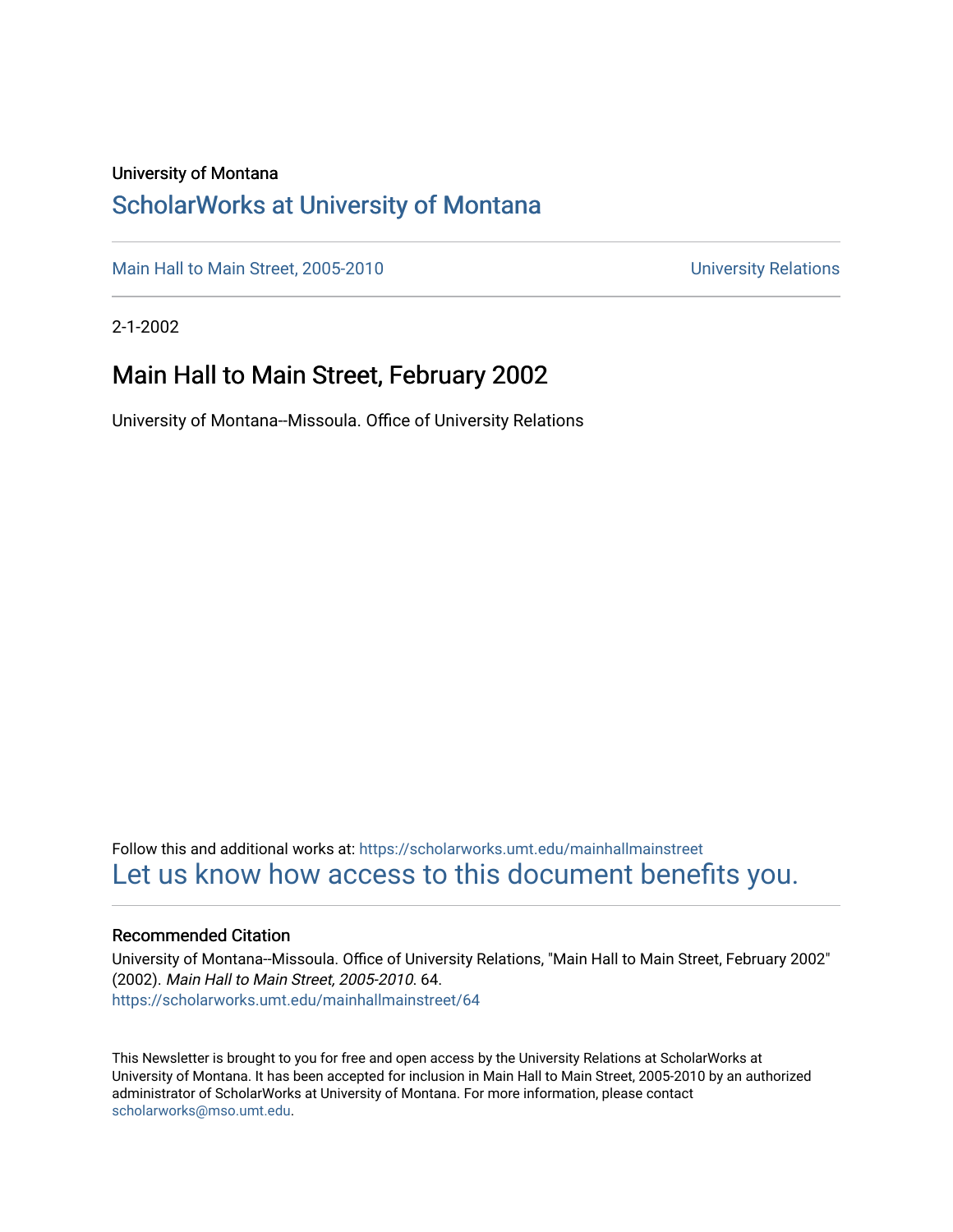

# UM Charter Day program honors 7 for service

he University of Montana celebrated its 109th birthday Thursday, Feb.  $\perp$  14, by recognizing seven local men and women for their outstanding service to campus.

This year's honorees are community friends Sheila Callahan and Dr. William Reynolds, UM employees Becky Hofstad, Ken Dial, William McBroom and Dave Forbes; and student Martha "Marty" Birkeneder.

Reynolds, a longtime UM friend and faculty affiliate, received the Neil S. Bucklew Presidential ServiceAward from the UM Foundation. Named for UM's president during 1981 -86, the Bucklew

award recognizes Reynolds for 20 years of service as a volunteer fundraiser for the UM Foundation's annual Excellence Fund Business Drive. Reynolds served as a UM Foundation trustee during 1991-96.

Missoula on-air radio personality Sheila Callahan of KMSO-Mountain FM took home the Montana Alumni Award from the UM Alumni Association. Asstation general managerand ownersince 1985, Callahan has been one of UM's strongest and most public supporters.

Forbes, dean of the School of Pharmacy and Allied Health Sciences, received the RobertT. PantzerAward, which honors the 1966-74 UM president who strove to make the University a more open and humane learning environment. Dean and professor since 1988, Forbes has<br>turned the school around, making its [Continued on back page] turned the school around, making its *(Continued on back page)* **McBroom Birkeneder**



Callahan







**Reynolds Hofstad Dial**



## Paxson School teacher earns excellence award

Sally Daer the N<br>
Sally Daer the N<br>
Daer a fourth-grad edication to her students, effectiveness in the classroom and a zest for teaching have earned Missoula's Sally Daer the Maryfrances Shreeve Award for Teach-

Daer, a fourth-grade teacher at Paxson School, was chosen for the award by The University of Montana School ofEducation. Itwas presented to her at the 13th annual UM Education Reception, held Feb. 16 on campus.

The \$2,000 Shreeve Award was established in 1992 to honor Maryfrances Shreeve, a master elementary teacher who taught for 37 years in Montana before her death in March 1998. The award recognizes teachers who go the extra mile both inside and outside of the classroom.

> Daer is a master teacher who truly cares about each child in herclassroom,said Paxson's principal,Joseph M. Stauduhar, in his nomination letter. "She makes [an] extraordinary connectionwith studentswith an ease that

The Discovery Continues at The University of Montana

seems very natural," Stauduhar wrote. "I believe the foundation for her success with students is built on respect and the belief that what she does in the classroom each andevery daywill make a difference in their lives."

Daer was born in Pittsburgh and moved with her family to Bozeman, where she attended kindergarten through grade 12, graduating from Bozeman High School in 1961. She earned a Bachelor of Science degree from Montana State University in 1965, followed by a Master of Education degree from UM in 1968. She has continued hereducation over the years at both UM and MSU.

A one-room rural school in Bozeman, Anderson School, provided Daer's first teaching experience in 1965. She went on to spend 35 years in Missoula County Public Schools, teaching at Willard, Roosevelt and Paxson elementary schools.

In a letter of recommendation, Missoula businessman and city councilman John Engen remembered being a fifth-grader in Daer's class more than 25

years ago.<br>"She was the first Ms.



**Sally Daer**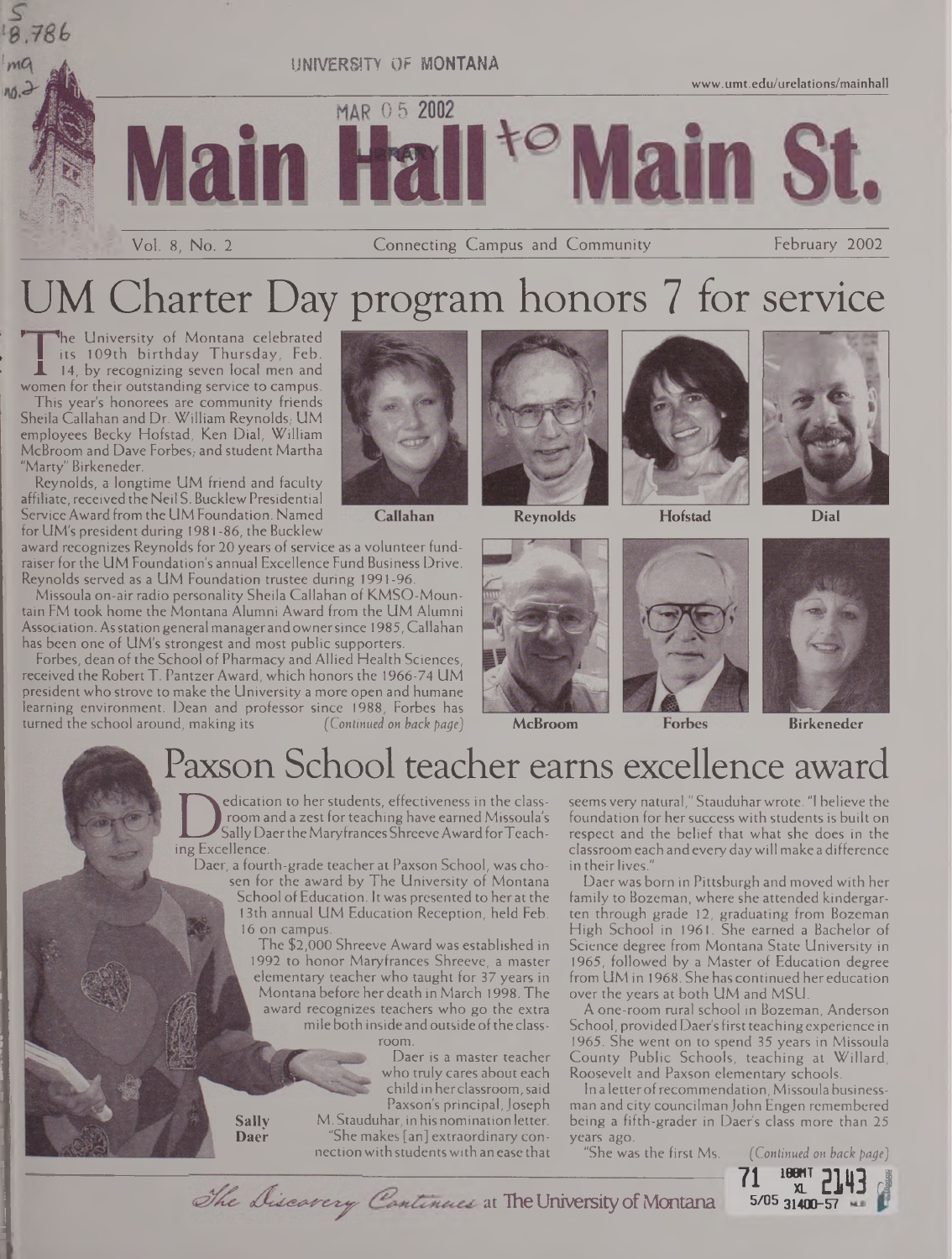## Bennett presents UM law lecture

Incorporate Country's most<br>
prominent political news-<br>
makers will present the fifth<br>
installment of the William B. Jones<br>
and Judge Edward A. Tamm Judicial ne of the country's most prominent political newsmakers will present the fifth and Judge Edward A. Tamm Judicial Lecture Series at UM.

William J. Bennett, former U.S. education secretary and drug czar, will speak at 3:30 p.m. Wednesday, March 6, in the Montana Theatre. His lecture is titled "Why We Fight: War and Morality in the 21st

Century.

The Jones-Tamm Lecture Series is pre-<br>sented by sented UM'sSchool of Law to enhance understanding of the judicial system. Previous speakers have included FBI Dir-



**Bennett** 

ector Louis Freeh and U.S. Supreme Court associate justices Sandra Day O'Connor and Clarence Thomas.

Bennett served as secretary of education and chair of the National Endowment for the Humanities under former President Ronald Reagan and as director of the Office of National Drug Control Policy under former President George Bush.

In 1993 Bennett co-founded Empower America, a nonprofit organization that encourages free markets and individual responsibility through direct action with the media and government.

Bennett has written and edited 14 books, including 'The Book of Virtues," "The Children's Book of Virtues" and "The Death of Outrage: Bill Clinton and the Assault on American Ideals." His next book, "Why We Fight: Moral Clarity and the Waron Terrorism,"will be releasedin April.

AnativeofBrooklyn, N.Y., Bennett earned a bachelor's degree from Williams College, a doctorate from the University of Texas and a juris doctorate from Harvard Law School.

The Jones-Tamm Lecture Series honors the memory of two former Montanans who had distinguished careerson the federal bench inWashington, D C. Both Jones and Tamm were trial judges on the U.S. District Court for the District of Columbia, Tamm also served on the D.C. CircuitCourtofAppeals. Thetwojudges had strong ties to Montana and its  $law$  school.  $\approx$ 

# 2002 'Odyssey of the Stars' brings Hollywood to Missoula

wo UM alumni — one who works behind the scenes and another who acts in front of the camera — will be honored during the second annual "Odys-

seyoftheStars,ACelebration of Artistic Journeys" on campus this spring.

The star-studded event begins at 7:30 p.m. Saturday, April 6, in the University Theatre. All proceeds will go toward UM School of Fine Arts scholarships.



Emmy-award win-

**Shaffner**

ningsetdesignerJohn Shaffnerandmovietelevision actor J.K. Simmons will be inducted into the School of Fine Arts Hall of Honor during the production, which will feature performances by Department of Drama/Dance students and faculty and music by top UM ensembles and soloists.

Fine arts Dean Shirley Howell said the stage event provides the school the opportunity to applaud the success of special alumni who have come to UM to stand in the spotlight and share their artistic gifts.

For more information about tickets or sponsorships, call 243-4970. Sponsors receive preferential seating and tickets to a meet-the-stars reception and other benefits.

### **John Shaffner**

From magical moods and perfect sitcom sets to the super spectaculars of David Copperfield, the"AmericanMusicAwards," and, yes, even the 2000 National Republican Convention — this UM alumnus has designed them all, yet you may not recognize his face. John Shaffner, a Missoula native and three-time Emmy awardwinner for set design, started his theatrical career on the stage of Missoula's Sentinel High School.

He studied stage design at UM under the guidance of technical theatre Professor Bill Raoul before graduating in 1974. Aftercompletinghis MasterofFineArts at Carnegie Mellon, his professional design work took him coast to coast, including stints with the Los Angeles Opera Repertory Theatre and the Production Company of New York.

He was "discovered" by the New York Shakespeare Festival and designed 'The Taming of the Shrew" set that featured Meryl Streep and Raoul Julia. From the stage he expanded into the field of television and film. Teamed with fellow production designer Joe Stewart, Shaffner has designed sets for television hits 'Friends," "The Drew Carey Show,

"Dharma and Greg," 'Three Sisters," "Inside Schwartz," "Nikki," "Veronica's Closet," "Jesse," and "Hope and Gloria," as well as sets for "The Emmy Awards,"



the "Jerry Lewis Telethon" and 10 David Copperfield specials, in addition to settings for the Presidential Inauguration and the Olympics

A list of talent that has performed on stages set by Shaffner includeCarolBurnett, Whitney Houston,

**Simmons** 

NatalieCole, KennyRogers, DollyParton, Bill Cosby, Grahm Nash, Willie Nelson, the Oakridge Boys, the Los Angeles Philharmonic and many others.

One of the country's top set designers, Shaffner still finds time to assist young hopefuls trying to break into the business, and he continues to work closely with the School of Fine Arts at UM.

#### **J.K. Simmons**

He's a television guest in America's living rooms almost every day, and chances are you've seen him in one or more of a dozen movies, but you may not know that his career started at UM.

Actor J.K. Simmons has captured the hearts of Montanans since he first took the stage as avocal performancemajor. Participating in University choirs and UM's Opera Workshop, and inspired by music faculty, he later became active in musical theater. Simmons appeared in Missoula Children's Theatre productions and spent several summers performing with the Bigfork Summer Playhouse.

Afterhisstarringrole asCharlieRussell in the premiere of Richard Riddle's "Cowboy," he was encouraged to head to New York. The rest is history. Numerous Broadway and film roles, from "Guys and Dolls" to 'The Mexican," have put his name in lights and on the big screen. His credits include "The Gift," "For Love of the Game," 'The Jackal," "Hit and Runway," "Above Freezing," "TheFirstWivesClub,""TheRef' and others.

Early television work included roles in "Homicide: Life on the Street" and his performance as Benny Southstreet in the PBS special "Guys and Dolls." He is perhaps best known for his recurring roles as psychiatrist Dr. Emile Skoda on "Law and Order" and Vem Schillinger on HBO's series "OZ." In the midst of a very successful career, his Montana connections remain strong as he returns to the stage where his odyssey began.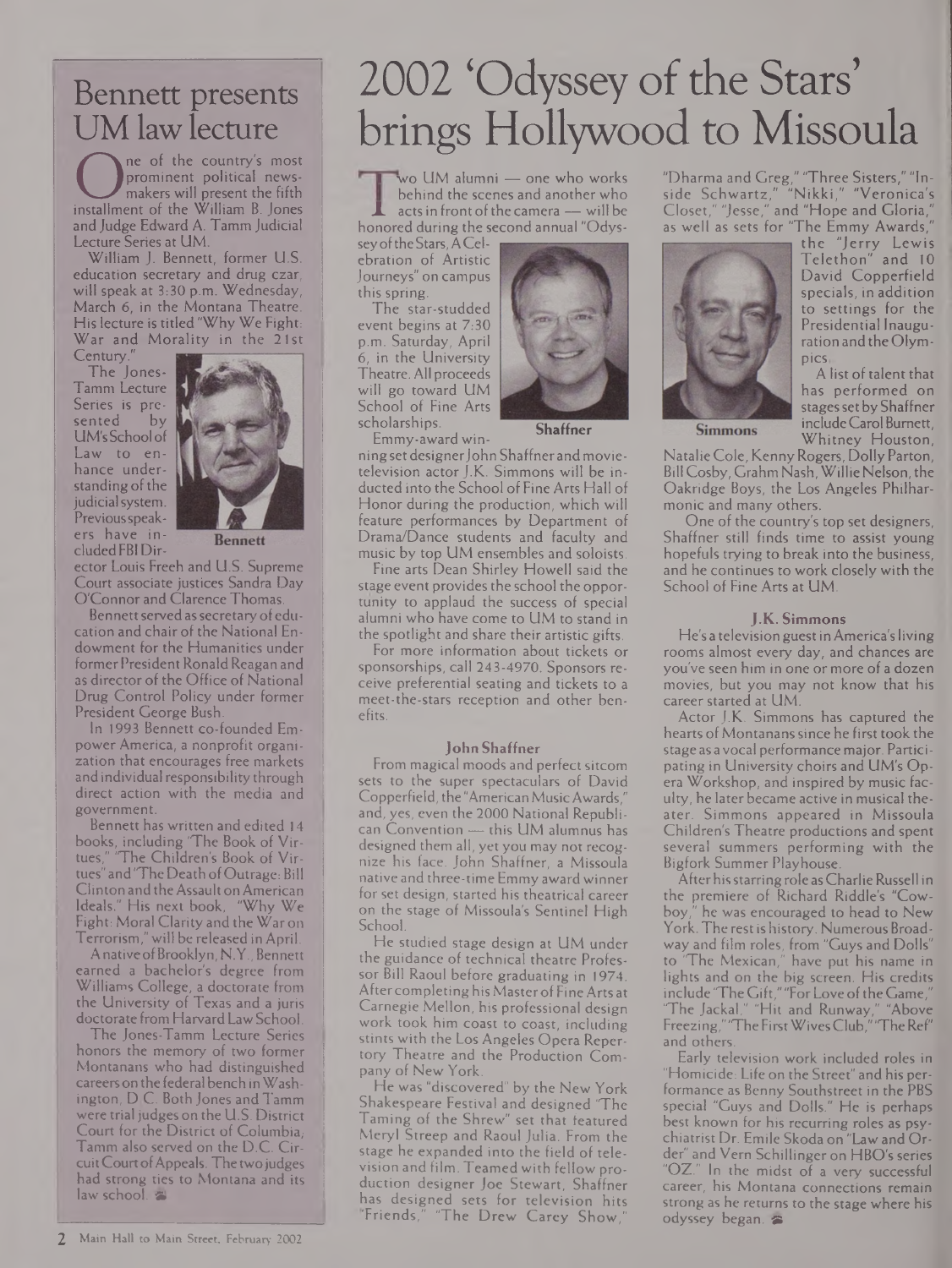**MontanaArtist—**TheMontanaMuseum of Art and Culture, formerly known as the Museum of Fine Arts, is hosting an exhibit titled 'Theodore Waddell: A Retrospective, 1960-2000."TheWaddell retrospective runs through March 31 in the Henry Meloy and Paxson galleries, located in the Performing Arts and Radio/ TelevisionCenter.The show features more than 80 works spanning the artist's career, ranging from early abstract painting and minimalist sculpture of the 1960s to vividly colored contemporary landscapes. Considered one of Montana's most important contemporary artists, Waddell was born in Billings and raised in Laurel. A former UM art faculty member, Waddell left the University in 1976 to work full time as a rancher and artist. He finds inspiration in the landscapes, livestock and seasons of Big Sky Country.

**Egg Hunting—**UM will host itssecond annual Easter Eggstravaganza at <sup>1</sup> p.m. Saturday, March 30, on the Oval in front of Main Hall. The Easter egg hunt is for children ages <sup>1</sup> through 9, and a variety of candy and prizes will be given away. Monte the bear will be on hand to sign autographs, and the Easter Bunny will be hopping around. The event will be divided into sections for different age groups. Event sponsors include UM, KECI-TV, the Missoulian, Southgate Mall and Montana Rail Link. Last year thousands of kids turned out and vacuumed up the candy and prizes within minutes. For more information, contact Bridgit Sommer at(406) 549-3645.

**Clean Bus—**Recycled waste cooking oil from UM's Dining Services fuels a new University shuttle, which has been dubbed the Bio-Bus. The shuttle transports students from the Dornblaser Field parking lot to the center of campus, and it runs on an alterative fuel called biodiesel, which is produced in Missoula by recent UM graduate Erik Pritchard and environmental studies graduate student Paul Miller. Associated Students of The University of Montana purchased the Bio-Bus in its continuing efforts to offer transportation options that improve Missoula's air quality.

**Campus Giving —**More than 600 bighearted UM employees pledged a record amount for Montana charities during the 2001-02 Charitable Giving Campaign. Staff and faculty members gave \$86,400, which is \$3,400 more than a yearago.The average donation was \$ 140, up \$10 from last year. During the CharitableGivingCampaign, campusvolunteer solicitors distribute informational packets to UM employees, who then can use checks or payroll deductions for their donations. Employees can distribute their donations equally to all nonprofit organizations involved in the campaign or designate individual charities.



**Brawn Equals Brains—**UM student-athletes excelledin academic achievement as well as sports during fall semester 2001. The student-athlete cumulative grade-point average was 2.97, and more than half of the students received a 3.0 GPA or higher. Fifty of UM's 283 student-athletes made the Dean's List, which requires a 3.5 GPA, and 19 earned a perfect 4.0.



**Little Nest poses for a photo in 1941 near Pryor on the Crow Indian Reservation.**

**Crow Collection—**A small but rich collection that examines many aspects of Crow Indian culture is now available at the Mansfield Library. Housed in the K. Ross Toole Archives, the collection provides resources on the language and customs of the Crow and includes numerous 1930s photographs. The collection came to UM from the late Fred W. Voget, a noted cultural anthropologist and American Indian ethnologist. His widow, Mary Kay Mee Voget, a 1939 UM graduate, chose UM for the collection overtheSmithsonian Institution and Yale University. Voget's life and research were devoted to recording and preserving the Crow culture and way of life. His contribution to ethnology was intended to improve the lives of American Indians and to promote understanding and respect for diversity. Voget was an adopted member of the Crow Tribe who spent part ofeverysummerwith them in Montana. He died on May 8, 1997. For more information, contact archivist Jodi Allison-Bunnell at (406) 243-2053.

**More Home Games—**The 2002 Grizzly footballschedule includes a schoolrecord seven home games during the regular season, including three in a row in September. Montana opens its home schedule against the University of Albany in New York, a I-AA member of the Northeast Conference. UM then plays Division II power Northern Colorado, the team current Griz head coach Joe Glenn led during

1989-99.The Griz then open BigSkyConference play Sept. 21 against Idaho State for Homecoming. After that, a non-conference contest against I-AA independent Southern Utah is UM's only Octoberhome game. In November, UM will have conference showdowns against Northern Arizona, Sacramento State and Montana State.

**Language Days—**UM's foreign languages and literatures departmentwill host its 20th annual Foreign Languages Day Event on Friday, March 8. More than 500 high school students and their teachers from across Montana will attend foreign language courses and presentations. Students will choose from a wide selection of cultural and academic offerings, including Arabic 101, study-abroad opportunities, Peace Corps and Classics Jeopardy, just to name a few. Events will include a presentation of a classic Japanese play, starring artists David Crandall and Yukie Iitomi. Students and teachers also will attend an international luncheon with UM faculty and administrators. For more information, call 243-2401.

**ComputerHelp—**Studentsliving in UM residence halls have something most ofuswould like to have: a neighborclose by who will help them set up and effectively use their computers. Every residence hall on the UM campus has a live-in Resident Technology Assistant — a student who agrees to work 20 hours each week to help students with their technology needs in exchange for room and board. The Resident Technology Assistants Program is the brainchild of Matthew Fisher, assistant director of information systems at UM's Residence Life Office. Fisher molded UM's program from bits and pieces of those at other universities and then expanded it to better fit student needs and schedules. Because they live in the residence halls, UM's RTAs are availablewheneverstudents have computing problems. "Most students are in classes during the day," Fisher said. "RTAs are there to help students sort out problems in the evenings — when most of them are working on assignments."

**SenatorPays Up—**Fritz Hollings, <sup>a</sup> U.S. senator from South Carolina, fulfilled a wager placed with Sen. Max Baucus by reciting the UM fight song in front of his colleagues on the Senate floor last month. Hollings was forced into the recital when his home-state Furman Paladins were defeated 13-6 in theDivision I-AAchampionship game by the Grizzlies on Dec. 21. In his rendition, "Up With Montana" came out in a stately Southern drawl, except his voice rose to a high-falsetto when he said, "and the squeal of the pig will float on the air, from the tummy of the grizzly bear.' AfterwardBaucussaid,'Thiswas a fairwager and all in good fun. Sen. Hollings was a good sport about the whole thing, and I can certainly say I've never heard the fight song recited in quite that way.

Main Hall to Main Street, February 2002 3